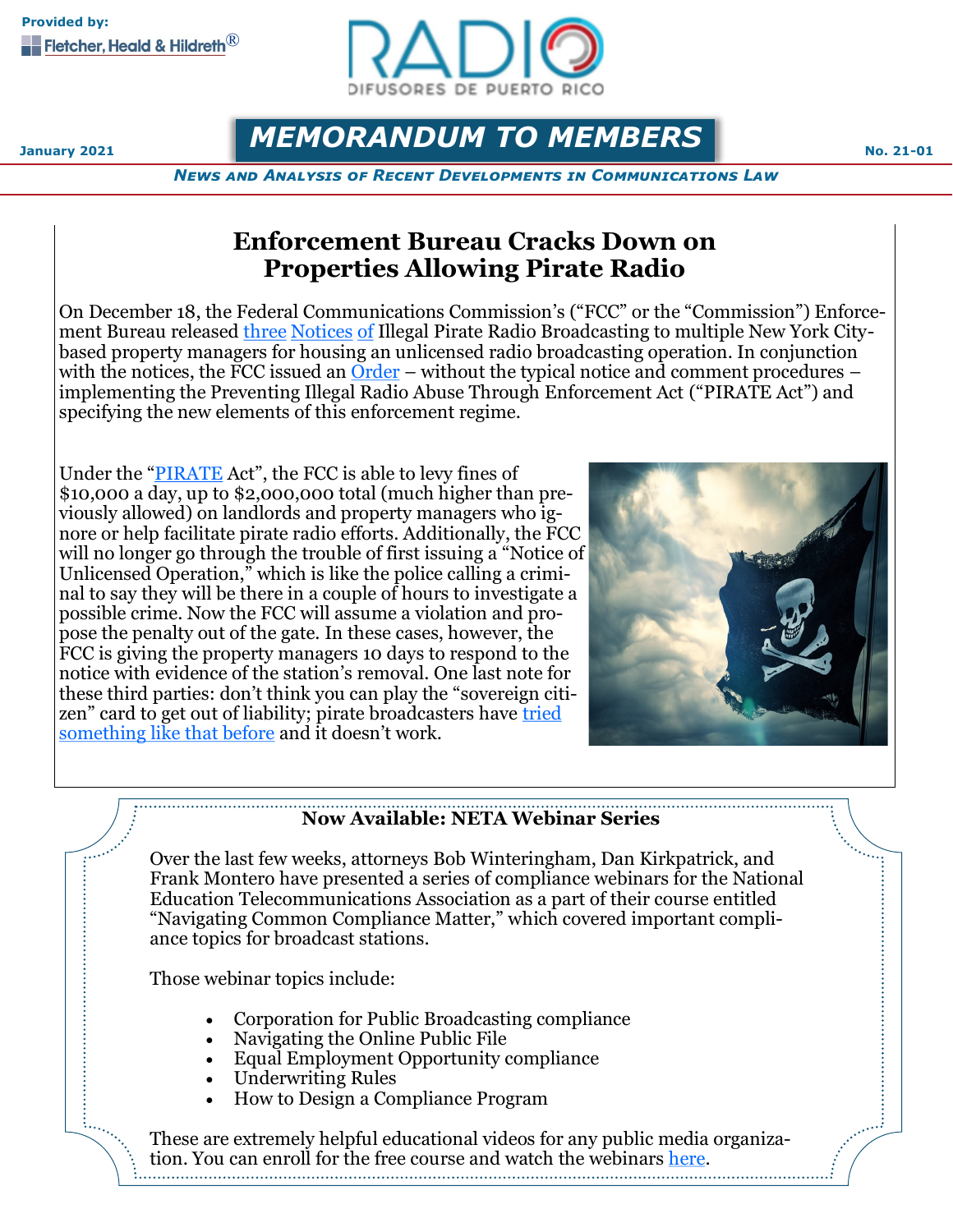## **Davina Sashkin Elected Co-Managing Member of Fletcher, Heald & Hildreth**

We are pleased to announce that Davina Sashkin has been elected to serve as as Co-Managing Member of the Firm effective January 1. 2021. Ms. Sashkin joins current Co-Managing Members Matthew H. McCormick and Dan A. Kirkpatrick in overseeing the Firm's strategic vision and day -to-day operations. She will continue to serve in her role as Chair of the Firm's Marketing Committee.

Since the joining the firm in 2008, Ms. Sashkin has counseled a wide array of clients on broadcast and telecommunications regulations and compliance matters, and is known for her ability to handle complex commercial transactions among FCC-regulated businesses. In addition to her client work, Ms. Sashkin is actively engaged in pro bono work, including serving as pro bono counsel for incarcerated individuals fighting for just and reasonable phone rates, and most recently, was instrumental in blocking the merger of two inmate calling services giants in 2019.



Ms. Sashkin is a frequent author and contributor of *[CommLawBlog](https://www.commlawblog.com/2020/08/articles/broadcast/fcc-repeals-radio-duplication-prohibitions/)* and her writings have garnered national attention, earning her a *LexBlog Excellence Award*. She is also an active member of the Federal Communications Bar Association, having served on numerous committees and as an FCBA Foundation Trustee.

"I am honored to join the management team and proud to build on the Firm's solid foundation of nearly 100 years of broadcast and telecommunications experience," said Ms. Sashkin. "I am excited to help lead FHH into the future."

Ms. Sashkin holds a J.D. from the Catholic University of America Columbus School of Law, an M.A. from Georgetown University's Communication, Culture & Technology program, and a B.A. from George Washington University.